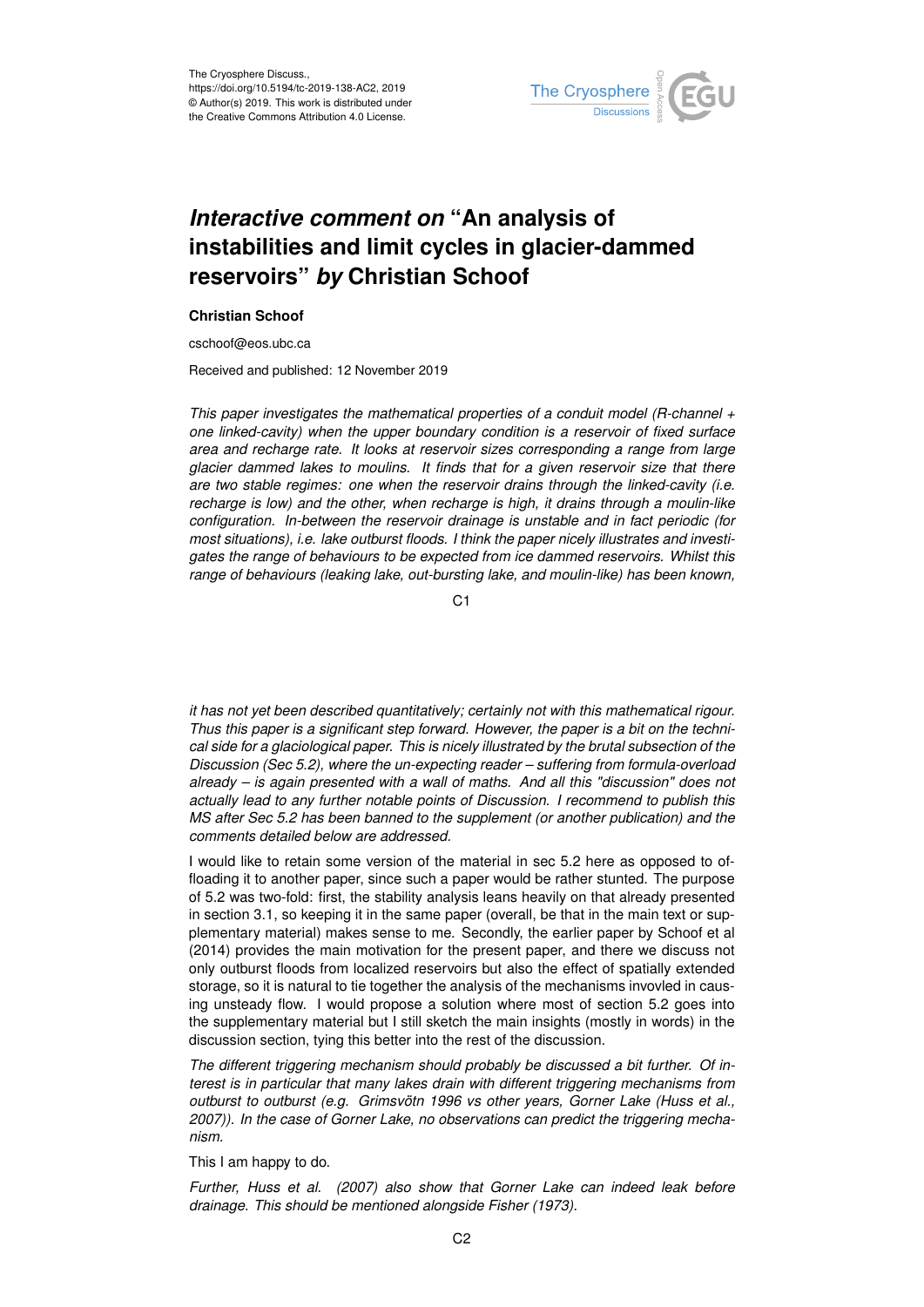## **Ditto**

*The paper by Kessler and Anderson (2004) should be discussed further, both in the Introduction and Discussion as it uses also a conduit model (linked-cavity + R-channel) and applies it to a lake drainage (their section 4.2). For instance, they also see the predrainage leakage.*

## Ditto

*The model used has a single cavity, but it could also be used with many cavities in parallel. The supp. of Schoof (2010) does this. Mention briefly what the impact would be, I suspect it would only be quantitative.*

Again, I am happy to do that. Things get a touch more complicated here and ultimately reveal the limitation of a 'lumped' model in the sense that a spatially extended (or 2D network model) predicts the expected formation of a single channel, whereas multiple identical conduits in parallel as in Schoof (2010) rather strangely predict that the stable limit cycle involves all conduits eventually behaving identically: the channelizing instability that causes one conduit to 'win' apparently does not work fast enough in the simplified, lumped-conduits-in-parallel world the comment refers to. Exactly why I have not figured out yet, but I can do a little further work to elaborate on this - most likely also to be banished to the supplementary material.

*The fact that moulins are "small reservoirs" is only mentioned really late in the MS. Could/should this be mentioned earlier?*

Sure

*It is not clear to me why Appendix A is there but most other extra calculations are in the supplement, in particular as the more detailed calculation of Appendix A is also in the supplement.*

Appendix A is there to make the paper a little more self-contained. I felt (and this perhaps aligns with referee # 1?) that the other material in the supplementary material is

C3

really designed to fill in detail that a reader familiar with basic theory of dynamical systems could reconstruct, should they really want to try (in the terms of the other review, this is material that I'm including to help out the more "glaciological" reader, which a "mathematical" reader would probably not need). Appendix A is a brief summary of the material that goes beyond that level - it provides a brief sketch of results in the main paper that I expect would not be totally straightforward to reconstruct for a "mathematical" reader without undue effort.

*Please run a spell checker over the MS!*

Yes. This seems to be a common complaint, my apologies!

*P1, L7: delete "a"*

sure

*P1, L16: mention that a lake drainage can also terminate when the lake is completely empty. This should be mentioned at a later stage as well, stating that this is not not relevant for this MS (the bed is flat).*

Indeed; I was focusing on the "other", lower bound on  $N$  (zero) because it plays a role in initiation, instead of on the uppper (lake empty) bound because it aligns more closely with the main thrust of the paper, but fair point.

*P1, L20 write: "magnitude and timing of the flood." As for hazard prevention knowing the timing is probably equally important to the magnitude.*

Ok

*P2, L13: "directly directed" is awkward*

will omit "directly"

*Eq 1a: state that the pressure dependence of the melting point is neglected*

sure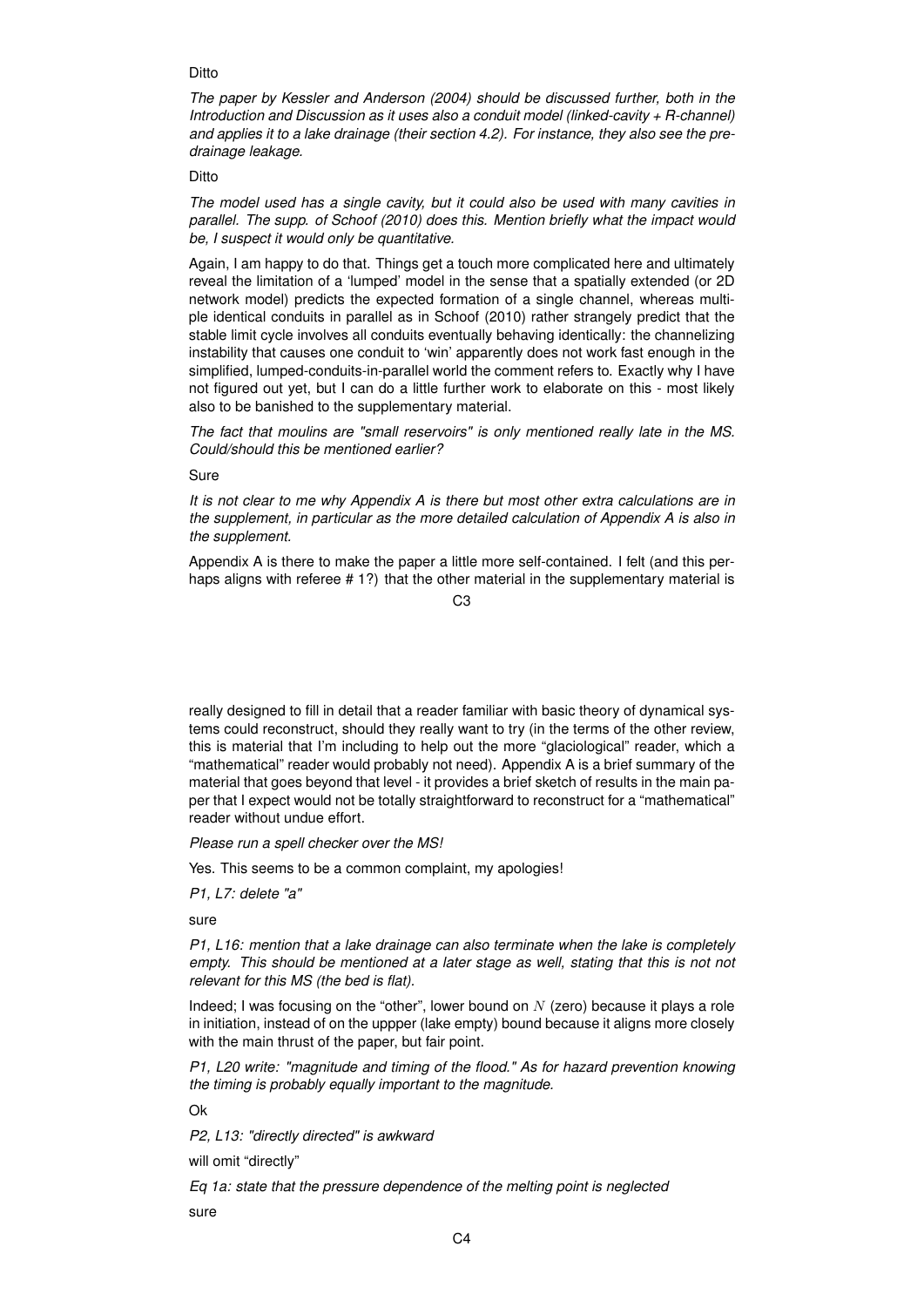*Eq 1c: I find this equation strange. For vo (and vc ) no separate equation vo = vo (S) is added either. Thus be consistent and just write q(S,* Ψ*) in Eq 1a & b. Similarly in all later equations.*

The reason for doing this is in the form stated is that  $q$  is a variable, not a function (ie there is a  $\partial q/\partial x$ , which doesn't make sense if q is a function (not of x) — the inconsistency is rather in using the same letter for variable and function. I will change this.

*P2: would it make sense to somewhere define what a "conduit", a "channel" and a "cavity" is? For example on P7,L4 "conduit" is used signalling the use of the vo term again. So an unexpected reader may trip there without a clear definition.*

Sure, I will elaborate on this to the effect that a conduit is a generic drainage element, while channels and cavities are really equilibria of a conduit that have different qualitative properties. My mistake was probably being careless about the use of the word "channel" (e.g. p. 4, line 11)  $-$  I will now flag at the start of section 2 that I will use "conduit" consistently (using channel-like and cavity-like to describe situations in which there are dominant balances that are like those in classical channel and cavity models), and make sure that I actually follow that terminology consistently.

*P4, L5: write "background hydraulic potential"*

sure

*P4, L24: "large lakes"*

yes

*P4, L28: This paragraph confuses me. Is this not obvious? If not, be explicit what is odd. If it is obvious, delete.*

Nothing is odd here, but "obvious" is probably in the eye of the beholder. I put this in for the reader not as familiar with the theory of outburst floods

C5

*P5, L1: "in general"*

indeed

*Figure 0: A figure depicting the used geometry would be helpful.*

Ok

*P6, L28: "model"*

yes

*P7, L21: these "reservoirs" are, e.g., moulins. Why not state this here?*

will do; there is of course the case of very large reservoirs too, which are probably not realistic but theoretically can be stabilized, so I don't want to make a one-to-one correspondence with moulins here.

*P8 (on this page line numbers are messed up), L5+2: q(SÌD, NÌD)* 

indeed

*P8, first un-numbered Eq: this should be*  $v<sub>o</sub>$  *not*  $v<sub>0</sub>$  *. Or is*  $v<sub>0</sub> = v<sub>o</sub>(S)$ *? If so state.* 

This is a simple typo.

*P9, L24-29: this describes again a moulin*

I am happy to mention moulins here, subject to the same caveat as above

*Fig 1: replace "lake" with "reservoir"*

ok

*Fig 1: parenthesis missing after "3.3"*

indeed

*P11, L11: again*  $v_{o}$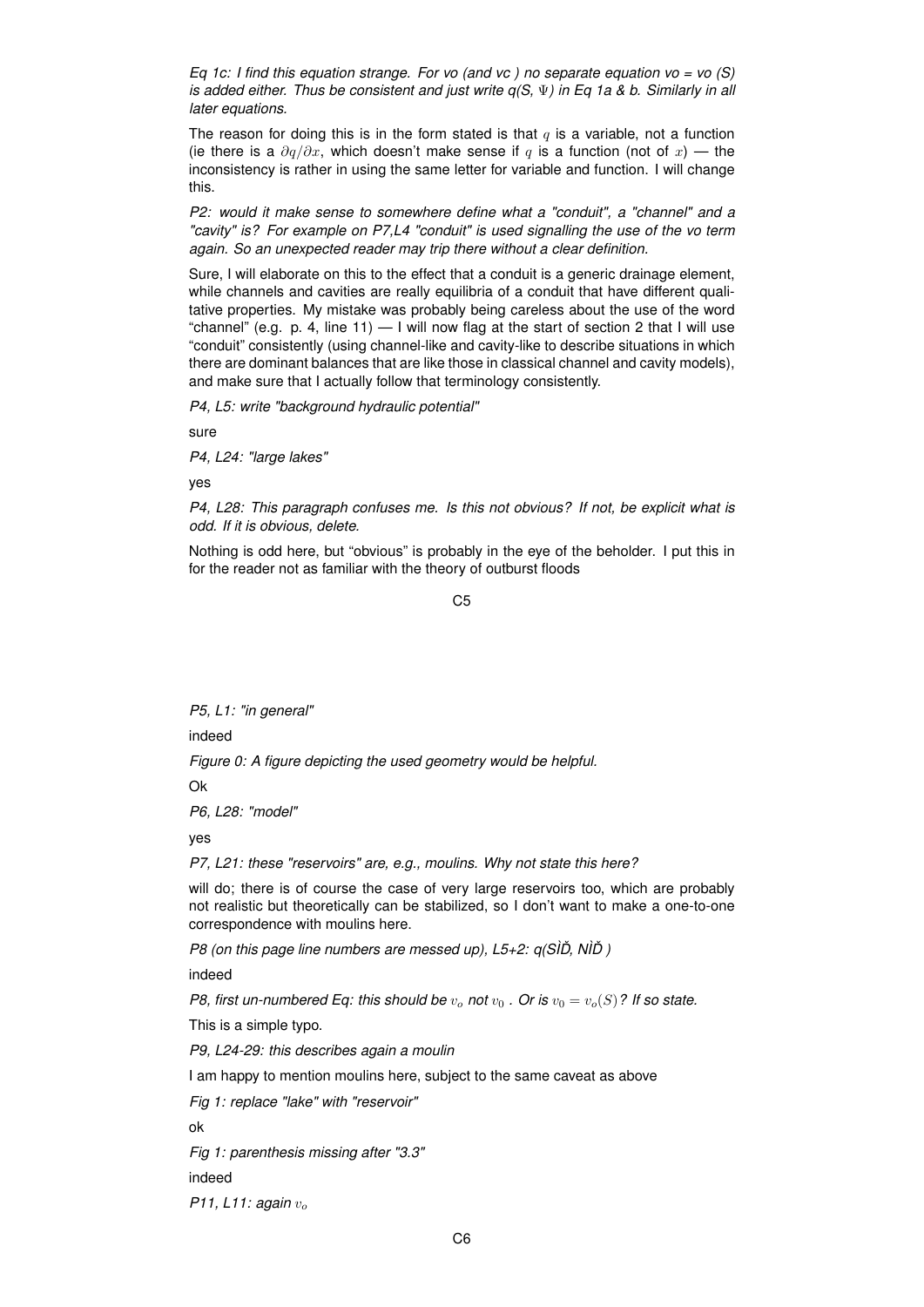correct

*P12, L22–23: the "immediately" needs to be weakened here. According to fig. 3: lake is empty and starts filling at the point (70,10), then the lake is filling again but S still drops from 10m2 to âLij0. ´*

This is true, but the it takes a very short amount of *time* (rather than distance in phase space) for that gap in phase space to be covered. I will say 'almost immediately'

*Fig.3: Split the second sentence at the "and"*

Good idea

*Fig.4: could the plotted Vp be added as horizontal lines to Fig. 6?*

No doubt they can.

*Fig.4: I don't understand what the line style "solid dashed" is supposed to be. I think the unstable periodic should be described as "dotted coloured"*

Indeed. I have no idea what I was thinking. "Dotted coloured" it is.

*Fig.4: "insets"*

yes

*Fig.5: zoom to relevant*  $q_{in}$  *values* 

Yes, I will get rid of the blank space on the left

*Fig.6: it is not clear to me what is meant with "as well as in a small strip to the right of the right-hand branch of the red curve." nor is this intriguing strip ever mentioned in the text. Clarify. Maybe a zoomed inset?*

I will clarify. This is the small range of  $q_{in}$  values in figure 4 where a limit cycle co-exists with a stable equilibrium (and an unstable periodic solution), see e.g. the inset in figure 4b.

C7

*Eq 16: should be "âLij" ´* yes *P19, L16: "the its", delete "the"* yes *Fig 7: "(b), 10 km"*

yes

*Fig 7: "plotted in black" needs to be more specific. "plotted as black line"*

indeed, will change

*Fig. 8/9, P32, L5: In view of this model behaviour and the potentially unstable numerics, some words should be said about the employed numerical methods (spatial discretisation, time-stepper). Yes, the code is provided but this should be in the text.*

I will make clear that the numerics are described in Schoof et al (2014, appendix)

*Fig 9: What is*  $S_{\mathcal{R}}$  ?

It's an idiotic legacy notation error on my part; it should say S.

*P23, L8: I don't see: "amplitude slowly grows" in fig 10*

Ok, "slowly" may be an overstatement. "Grows and saturates" may be better

*P25, L1: "reservoir" instead of "lake"*

thanks for spotting this

*P26: twice wrong reference to 2012 instead of 2014*

yes

*P26, L6: "results", P26, L21: "a spatial"*